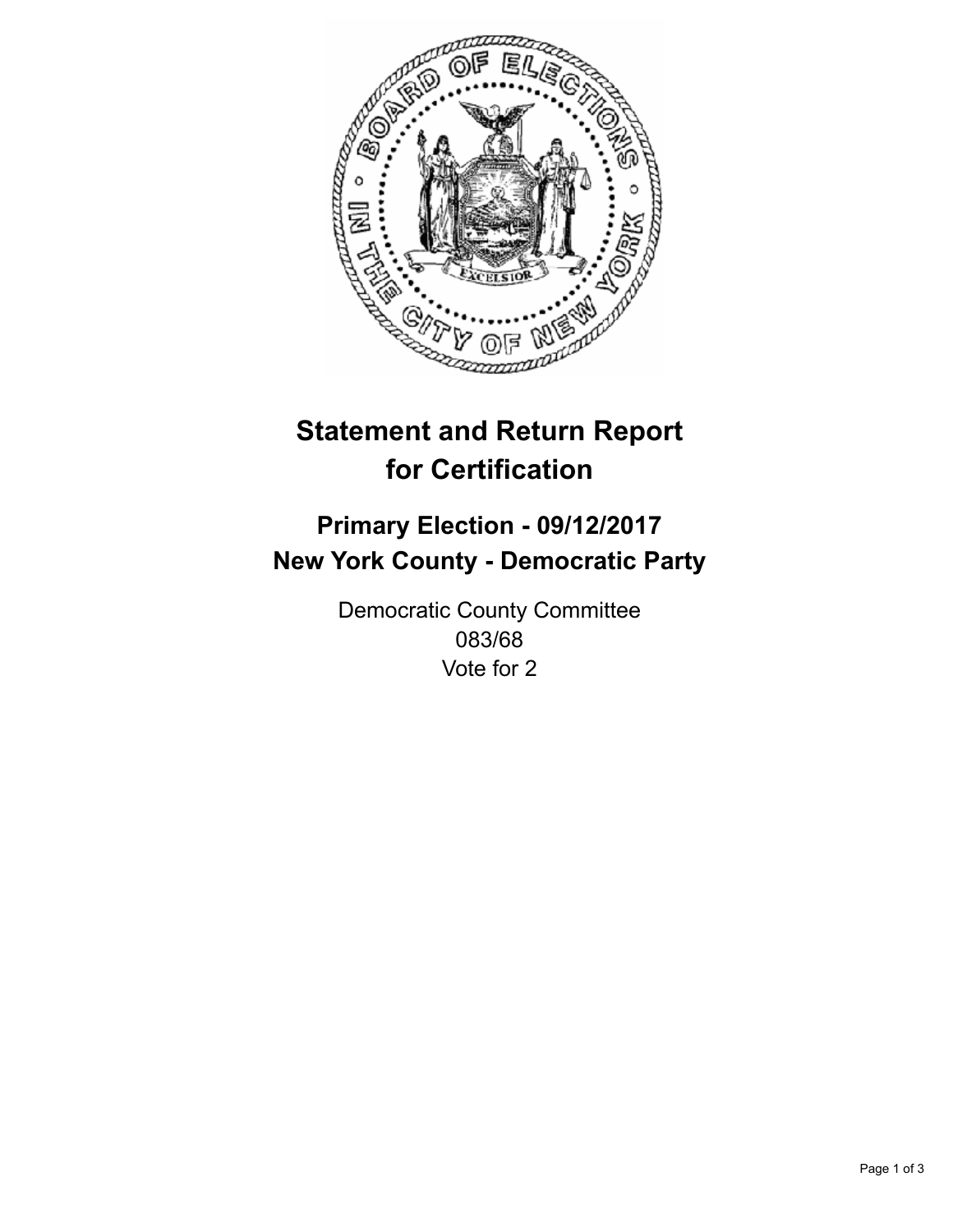

## **Assembly District 68**

| PUBLIC COUNTER                                           | 119 |
|----------------------------------------------------------|-----|
| <b>MANUALLY COUNTED EMERGENCY</b>                        | 0   |
| ABSENTEE / MILITARY                                      | 5   |
| AFFIDAVIT                                                | 1   |
| <b>Total Ballots</b>                                     | 125 |
| Less - Inapplicable Federal/Special Presidential Ballots | 0   |
| <b>Total Applicable Ballots</b>                          | 125 |
| <b>BIRDIE GLENN</b>                                      | 18  |
| ARNOLD J. KELLEY                                         | 19  |
| ROBYN SPANN-JACOBUS                                      | 40  |
| <b>DIANE COLLIER</b>                                     | 49  |
| MATTHEW GREENBERG (WRITE-IN)                             | 1   |
| MEGAN NEWMAN (WRITE-IN)                                  | 1   |
| <b>Total Votes</b>                                       | 128 |
| Unrecorded                                               | 122 |